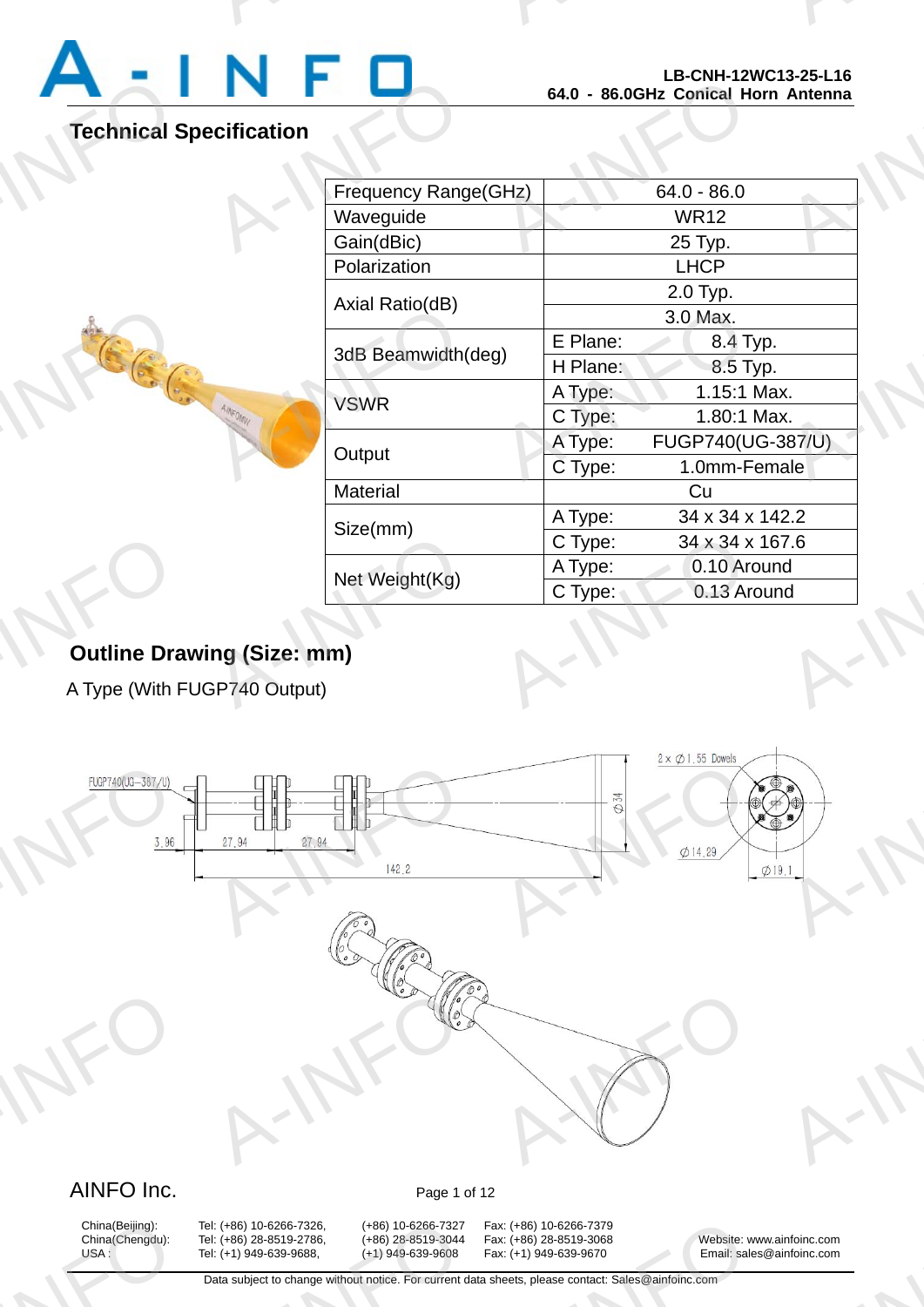

A-INFO

A-INFORMATION CONTINUES.

C Type (With 1.0mm-Female Output)



A-INFORMATION CONTINUES.





# **Flange Drawing (Size: mm)** Flange Dra

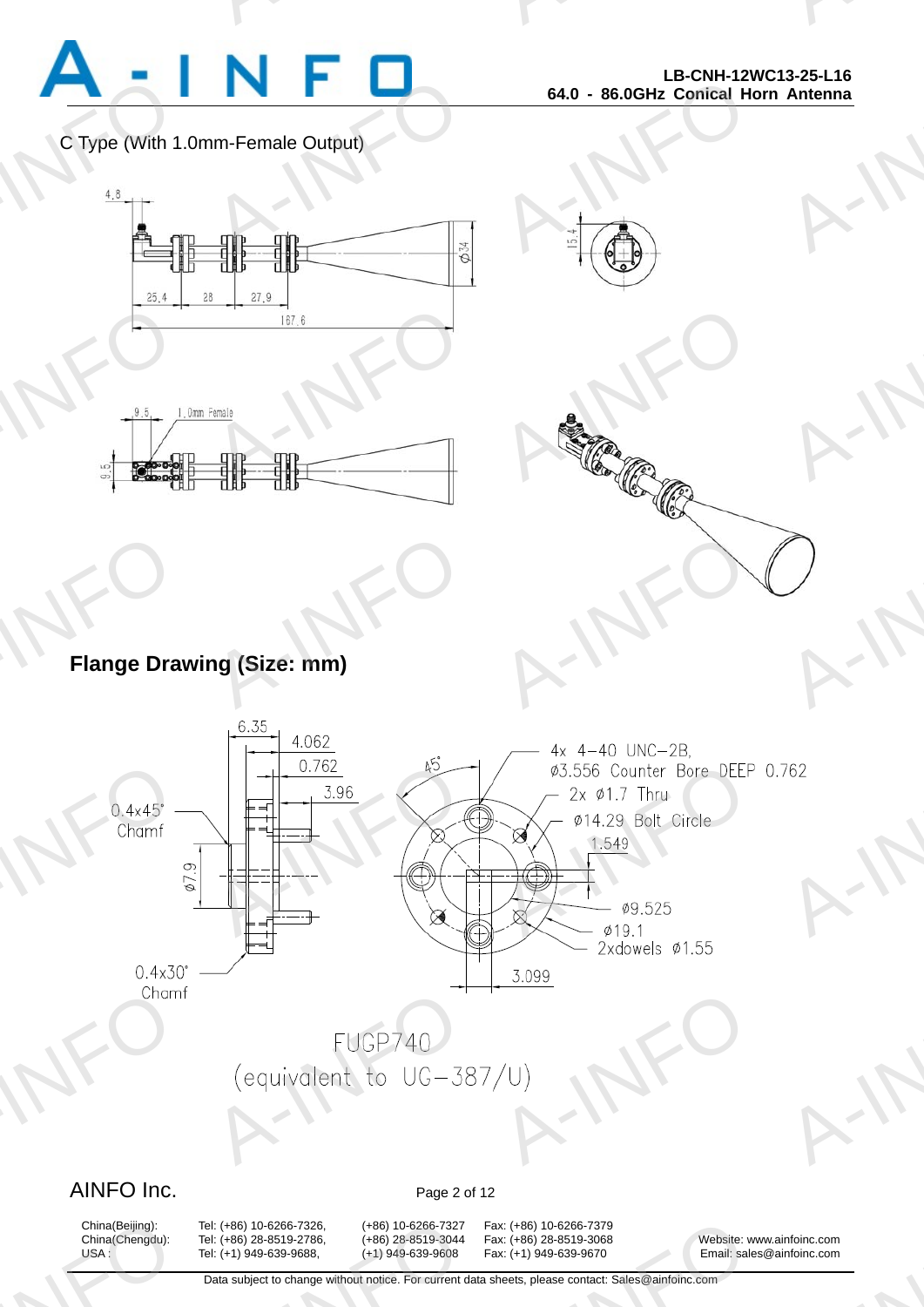# Test Result<br>1. Gain<br>2

A-INFORMATION CONTINUES.

A-INFO

A-INFO

A-INFO

A-INFORMATION CONTINUES.

# **Test Results**





**2. Axial Ratio** 



# AINFO Inc. Page 3 of 12

China(Beijing):<br>China(Chengdu):<br>USA :

A: (+86) 10-6266-7326, (+86) 10-6266-7327<br>A: (+86) 28-8519-2786, (+86) 28-8519-3044<br>A: (+1) 949-639-9688, (+1) 949-639-9608<br>Data subject to change without notice. For current d

China(Beijing): Tel: (+86) 10-6266-7326, (+86) 10-6266-7327 Fax: (+86) 10-6266-7379 x: (+86) 10-6266-7379<br>x: (+86) 28-8519-3068<br>x: (+1) 949-639-9670 Email: sale<br>heets, please contact: Sales@ainfoinc.com

China(Chengdu): Tel: (+86) 28-8519-2786, (+86) 28-8519-3044 Fax: (+86) 28-8519-3068 Website: www.ainfoinc.com USA : Tel: (+1) 949-639-9688, (+1) 949-639-9608 Fax: (+1) 949-639-9670 Email: sales@ainfoinc.com infoinc.com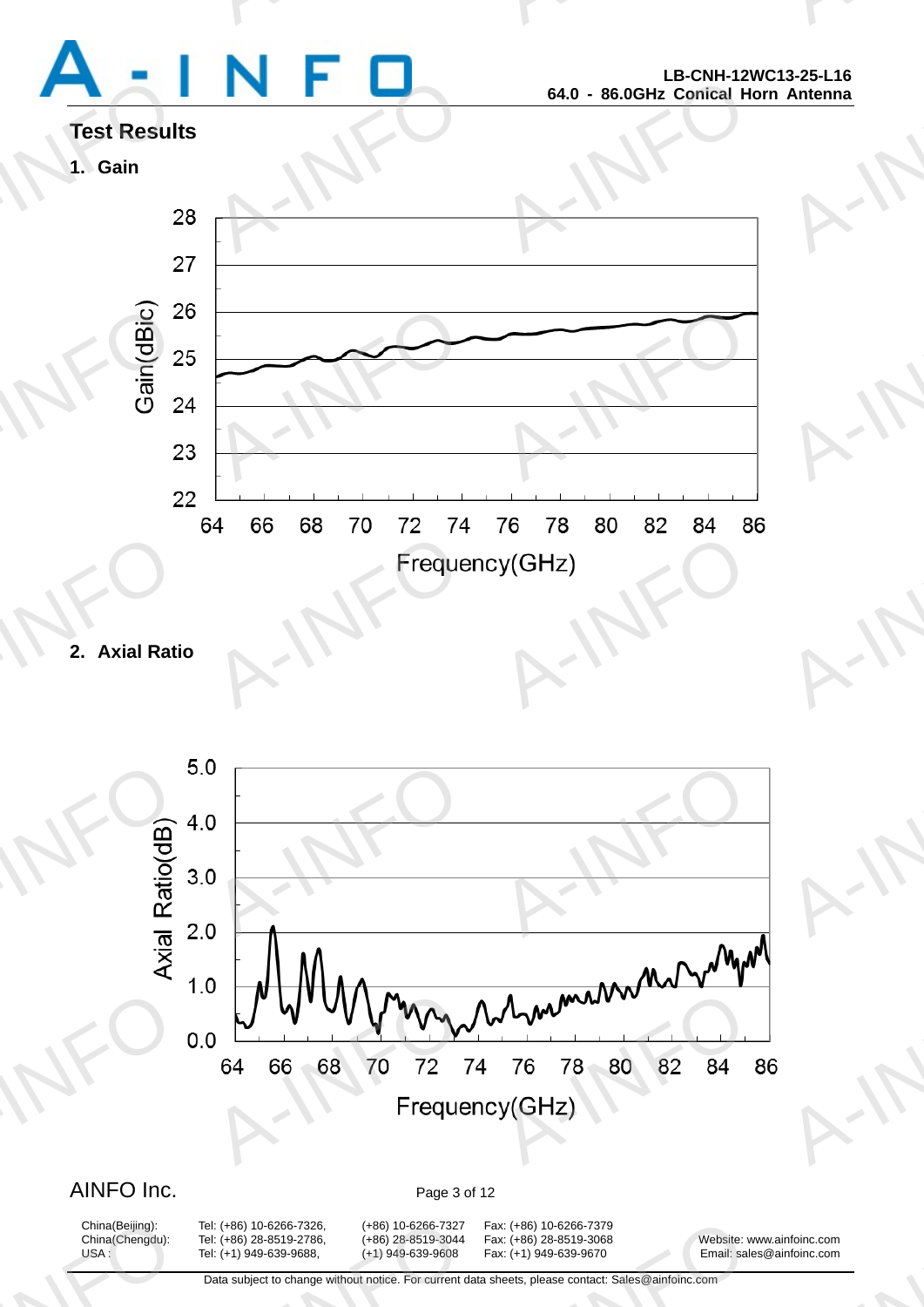

A-INFO

A-INFORMATION CONTINUES.

**3. VSWR\_A Type** 



**VSWR\_C Type** 





# AINFO Inc. Page 4 of 12

China(Beijing):<br>China(Chengdu):<br>USA :

A: (+86) 10-6266-7326, (+86) 10-6266-7327<br>A: (+86) 28-8519-2786, (+86) 28-8519-3044<br>A: (+1) 949-639-9688, (+1) 949-639-9608<br>Data subject to change without notice. For current d

China(Beijing): Tel: (+86) 10-6266-7326, (+86) 10-6266-7327 Fax: (+86) 10-6266-7379 China(Chengdu): Tel: (+86) 28-8519-2786, (+86) 28-8519-3044 Fax: (+86) 28-8519-3068 Website: www.ainfoinc.com USA : Tel: (+1) 949-639-9688, (+1) 949-639-9608 Fax: (+1) 949-639-9670 Email: sales@ainfoinc.com x: (+86) 10-6266-7379<br>x: (+86) 28-8519-3068<br>x: (+1) 949-639-9670 Email: sale<br>heets, please contact: Sales@ainfoinc.com

infoinc.com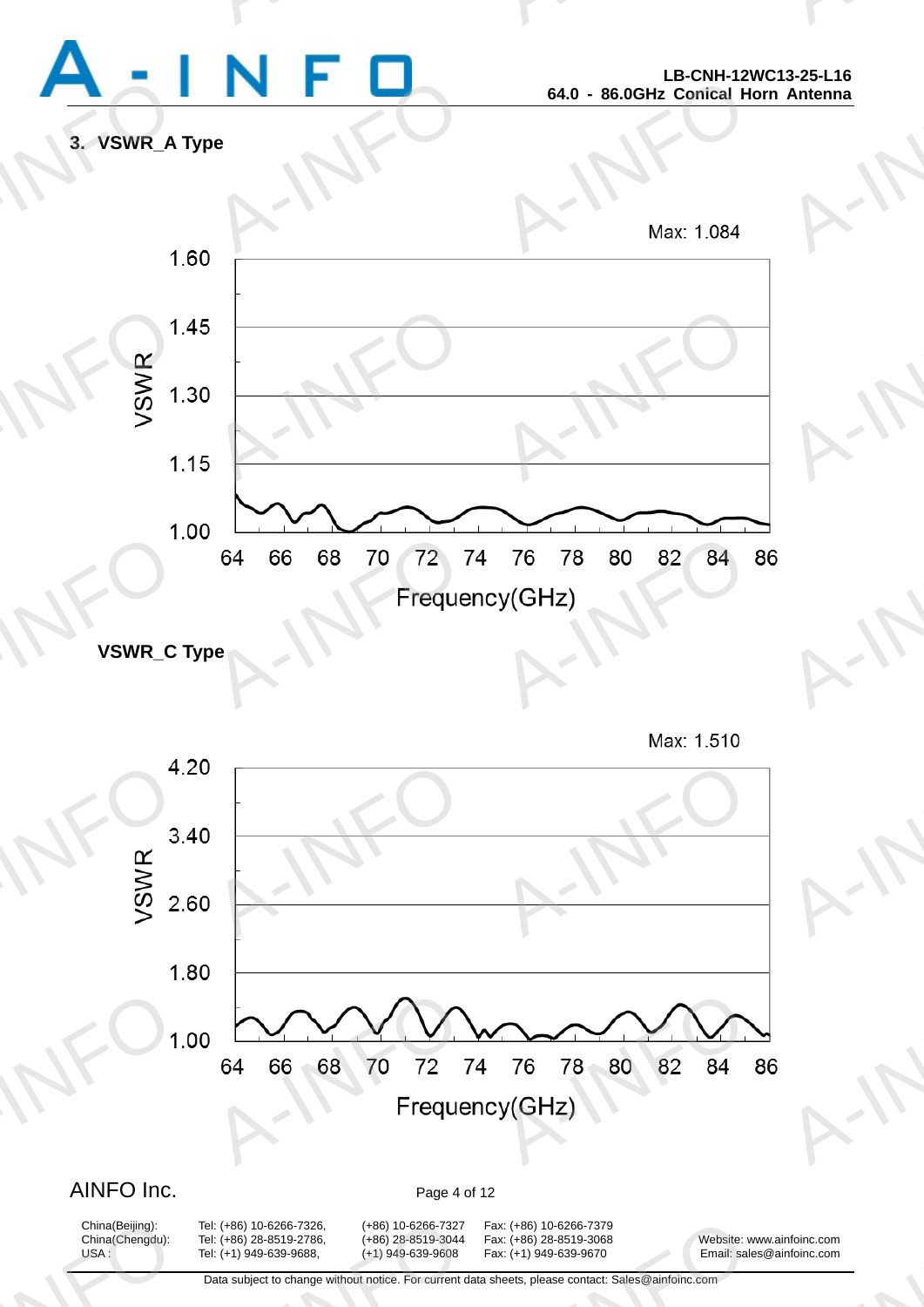

# **LB-CNH-12WC13-25-L16 64.0 - 86.0GHz Conical Horn Antenna**

A-INFO

A-INFORMATION CONTINUES.

# **4. Pattern**







# AINFO Inc. Page 5 of 12

China(Beijing):<br>China(Chengdu):<br>USA :

China(Beijing): Tel: (+86) 10-6266-7326, (+86) 10-6266-7327 Fax: (+86) 10-6266-7379 A: (+86) 10-6266-7326, (+86) 10-6266-7327<br>A: (+86) 28-8519-2786, (+86) 28-8519-3044<br>A: (+1) 949-639-9688, (+1) 949-639-9608<br>Data subject to change without notice. For current d

x: (+86) 10-6266-7379<br>x: (+86) 28-8519-3068<br>x: (+1) 949-639-9670 Email: sale<br>heets, please contact: Sales@ainfoinc.com

China(Chengdu): Tel: (+86) 28-8519-2786, (+86) 28-8519-3044 Fax: (+86) 28-8519-3068 Website: www.ainfoinc.com USA : Tel: (+1) 949-639-9688, (+1) 949-639-9608 Fax: (+1) 949-639-9670 Email: sales@ainfoinc.com infoinc.com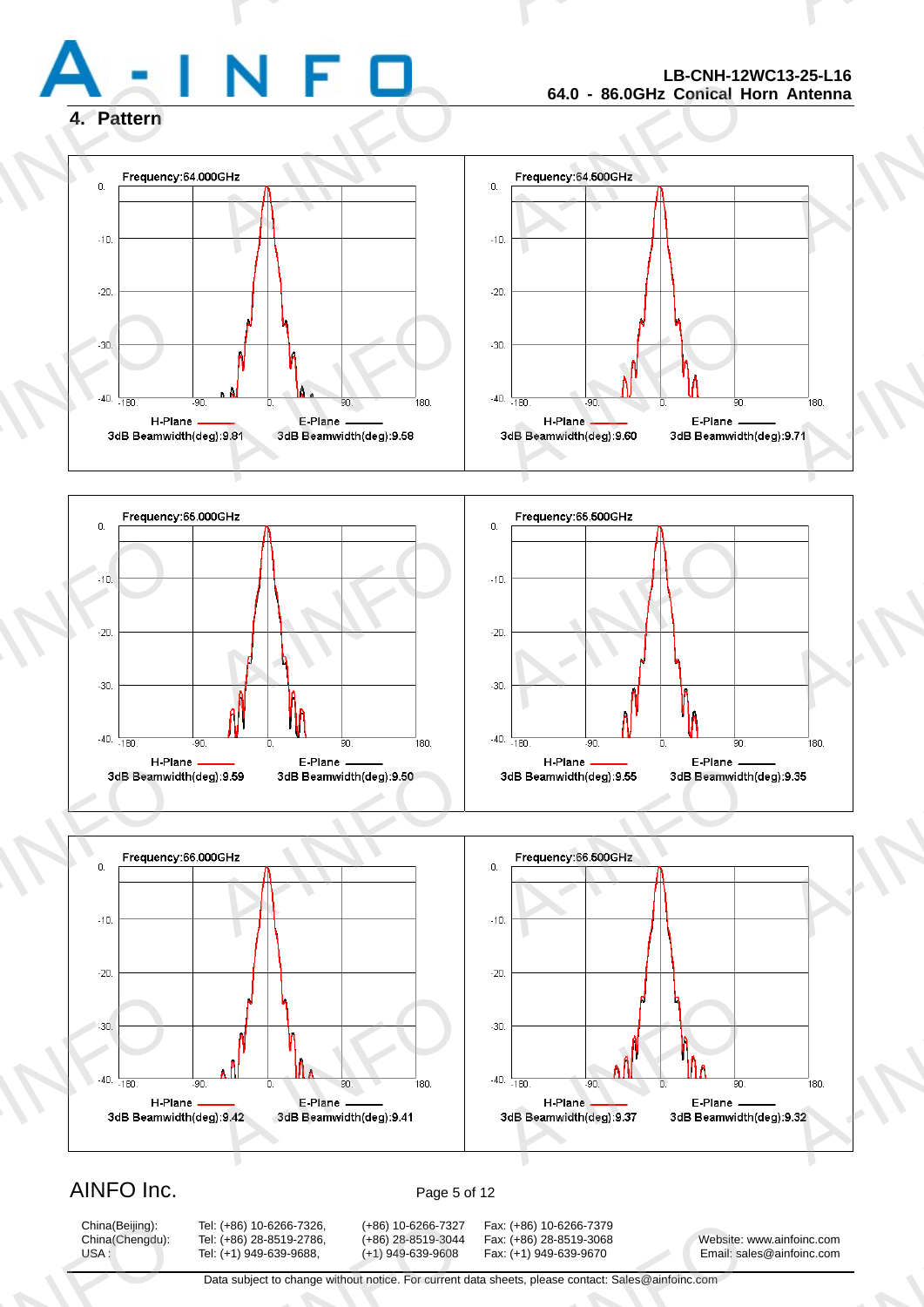-90

H-Plane

90

E-Plane

,<br>180.

 $-180$ 

H-Plane

A-INFORMATION CONTINUES.

# **LB-CNH-12WC13-25-L16 64.0 - 86.0GHz Conical Horn Antenna**

A-INFO

A-INFORMATION CONTINUES.





# AINFO Inc. Page 6 of 12

China(Beijing):<br>China(Chengdu):<br>USA :

China(Beijing): Tel: (+86) 10-6266-7326, (+86) 10-6266-7327 Fax: (+86) 10-6266-7379 A: (+86) 10-6266-7326, (+86) 10-6266-7327<br>A: (+86) 28-8519-2786, (+86) 28-8519-3044<br>A: (+1) 949-639-9688, (+1) 949-639-9608<br>Data subject to change without notice. For current d

x: (+86) 10-6266-7379<br>x: (+86) 28-8519-3068<br>x: (+1) 949-639-9670 Email: sale<br>heets, please contact: Sales@ainfoinc.com

China(Chengdu): Tel: (+86) 28-8519-2786, (+86) 28-8519-3044 Fax: (+86) 28-8519-3068 Website: www.ainfoinc.com USA : Tel: (+1) 949-639-9688, (+1) 949-639-9608 Fax: (+1) 949-639-9670 Email: sales@ainfoinc.com infoinc.com

180.

E-Plane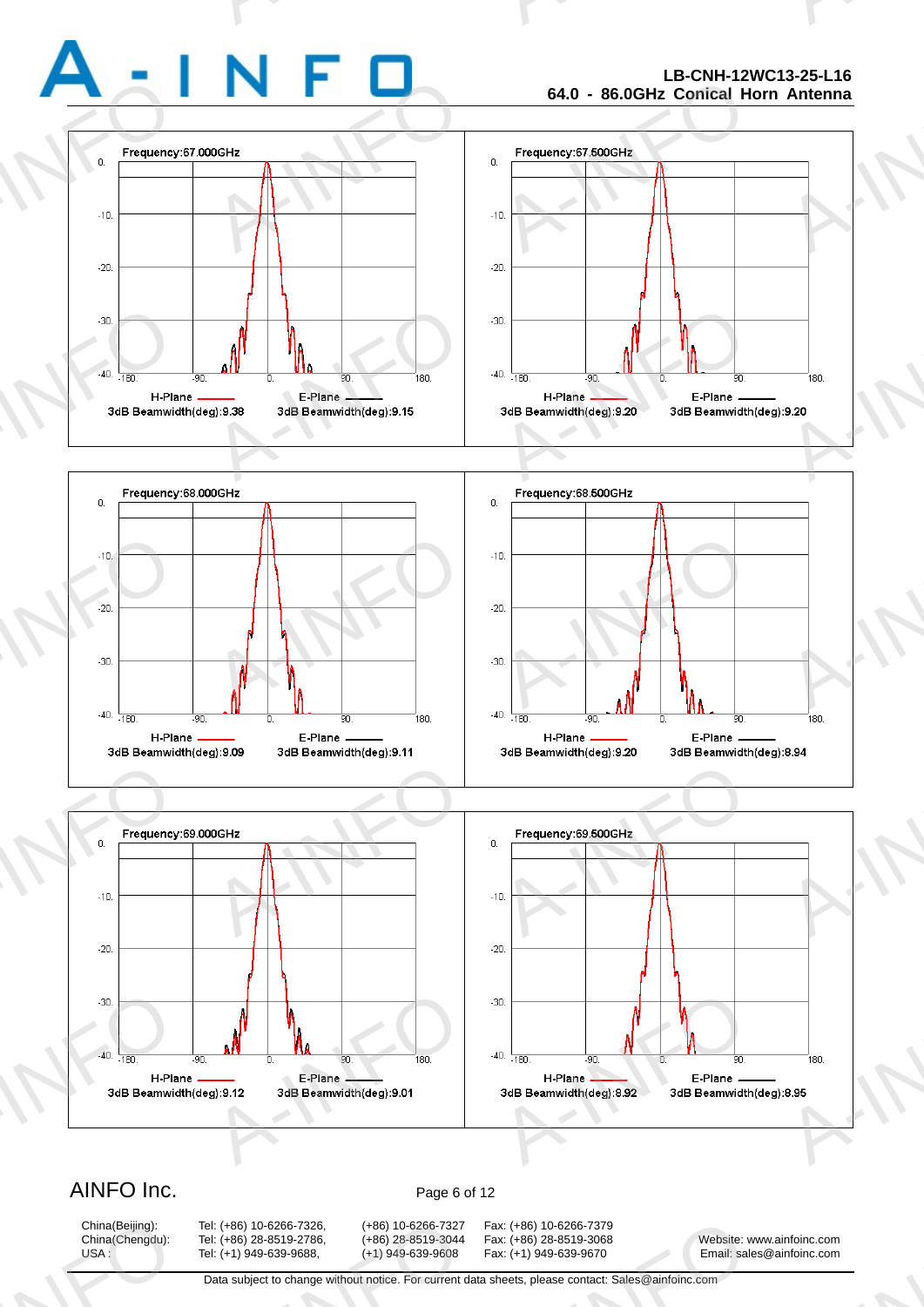# **LB-CNH-12WC13-25-L16 64.0 - 86.0GHz Conical Horn Antenna**

A-INFO

A-INFORMATION CONTINUES.







# AINFO Inc. Page 7 of 12

China(Beijing):<br>China(Chengdu):<br>USA :

China(Beijing): Tel: (+86) 10-6266-7326, (+86) 10-6266-7327 Fax: (+86) 10-6266-7379 A: (+86) 10-6266-7326, (+86) 10-6266-7327<br>A: (+86) 28-8519-2786, (+86) 28-8519-3044<br>A: (+1) 949-639-9688, (+1) 949-639-9608<br>Data subject to change without notice. For current d

x: (+86) 10-6266-7379<br>x: (+86) 28-8519-3068<br>x: (+1) 949-639-9670 Email: sale<br>heets, please contact: Sales@ainfoinc.com

China(Chengdu): Tel: (+86) 28-8519-2786, (+86) 28-8519-3044 Fax: (+86) 28-8519-3068 Website: www.ainfoinc.com USA : Tel: (+1) 949-639-9688, (+1) 949-639-9608 Fax: (+1) 949-639-9670 Email: sales@ainfoinc.com infoinc.com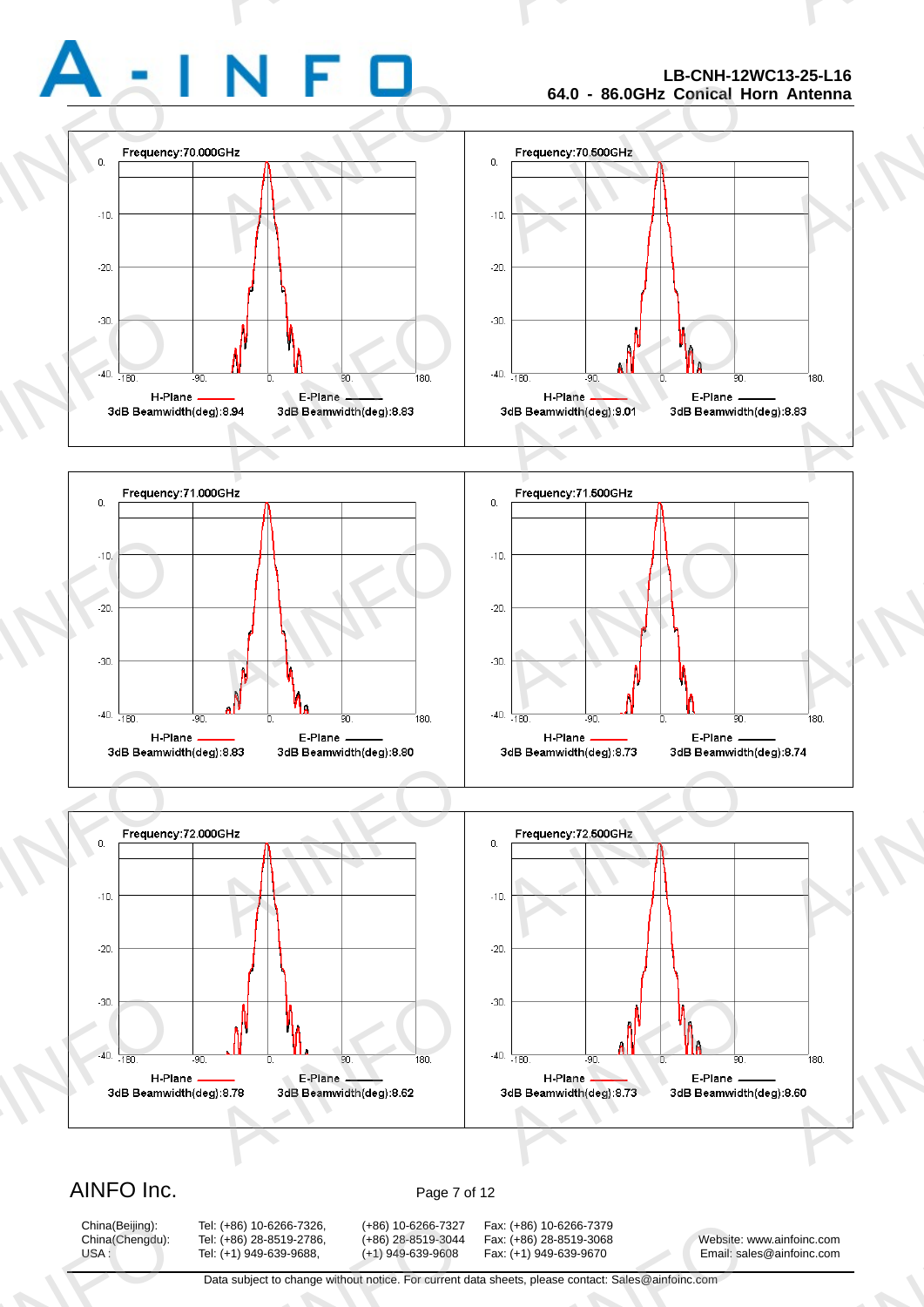# **LB-CNH-12WC13-25-L16 64.0 - 86.0GHz Conical Horn Antenna**

A-INFO

A-INFORMATION CONTINUES.







# AINFO Inc. Page 8 of 12

China(Beijing):<br>China(Chengdu):<br>USA :

China(Beijing): Tel: (+86) 10-6266-7326, (+86) 10-6266-7327 Fax: (+86) 10-6266-7379 A: (+86) 10-6266-7326, (+86) 10-6266-7327<br>A: (+86) 28-8519-2786, (+86) 28-8519-3044<br>A: (+1) 949-639-9688, (+1) 949-639-9608<br>Data subject to change without notice. For current d

x: (+86) 10-6266-7379<br>x: (+86) 28-8519-3068<br>x: (+1) 949-639-9670 Email: sale<br>heets, please contact: Sales@ainfoinc.com

China(Chengdu): Tel: (+86) 28-8519-2786, (+86) 28-8519-3044 Fax: (+86) 28-8519-3068 Website: www.ainfoinc.com USA : Tel: (+1) 949-639-9688, (+1) 949-639-9608 Fax: (+1) 949-639-9670 Email: sales@ainfoinc.com infoinc.com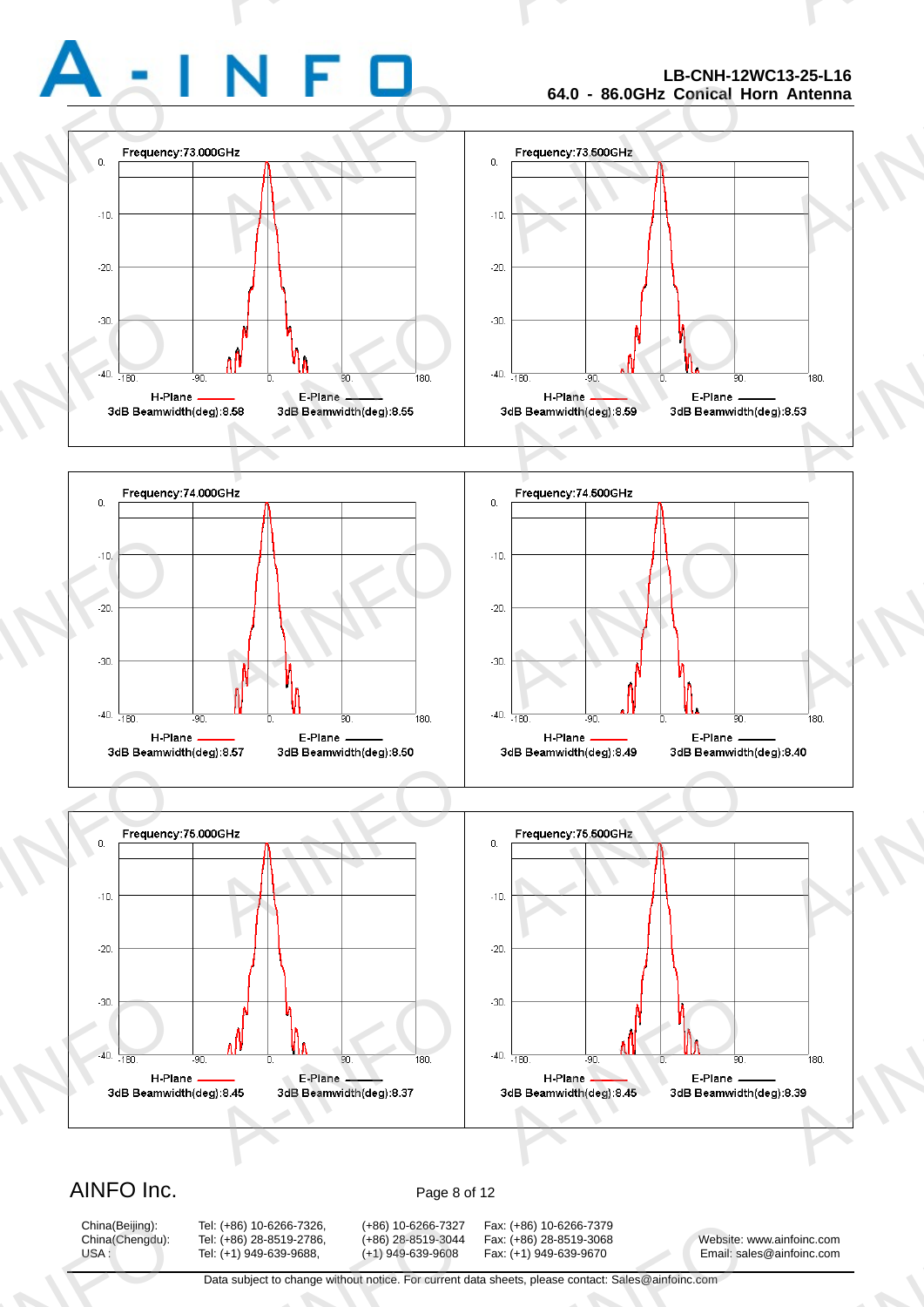# **LB-CNH-12WC13-25-L16 64.0 - 86.0GHz Conical Horn Antenna**

A-INFO

A-INFORMATION CONTINUES.







# AINFO Inc. Page 9 of 12

China(Beijing):<br>China(Chengdu):<br>USA :

China(Beijing): Tel: (+86) 10-6266-7326, (+86) 10-6266-7327 Fax: (+86) 10-6266-7379 A: (+86) 10-6266-7326, (+86) 10-6266-7327<br>A: (+86) 28-8519-2786, (+86) 28-8519-3044<br>A: (+1) 949-639-9688, (+1) 949-639-9608<br>Data subject to change without notice. For current d

x: (+86) 10-6266-7379<br>x: (+86) 28-8519-3068<br>x: (+1) 949-639-9670 Email: sale<br>heets, please contact: Sales@ainfoinc.com

China(Chengdu): Tel: (+86) 28-8519-2786, (+86) 28-8519-3044 Fax: (+86) 28-8519-3068 Website: www.ainfoinc.com USA : Tel: (+1) 949-639-9688, (+1) 949-639-9608 Fax: (+1) 949-639-9670 Email: sales@ainfoinc.com infoinc.com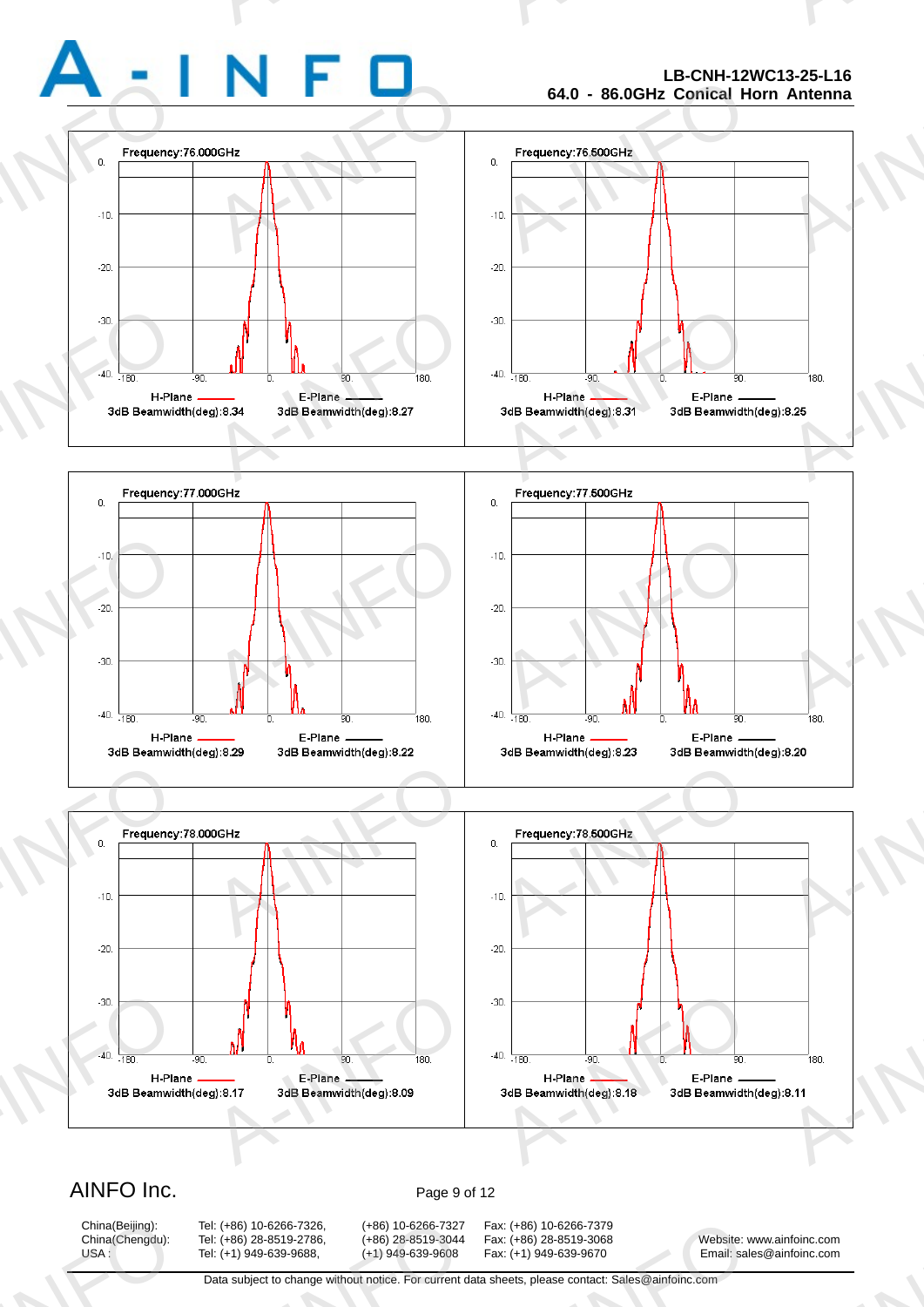# **LB-CNH-12WC13-25-L16 64.0 - 86.0GHz Conical Horn Antenna**

A-INFO

A-INFORMATION CONTINUES.







# AINFO Inc. Page 10 of 12

China(Beijing):<br>China(Chengdu):<br>USA :

China(Beijing): Tel: (+86) 10-6266-7326, (+86) 10-6266-7327 Fax: (+86) 10-6266-7379 A: (+86) 10-6266-7326, (+86) 10-6266-7327<br>A: (+86) 28-8519-2786, (+86) 28-8519-3044<br>A: (+1) 949-639-9688, (+1) 949-639-9608<br>Data subject to change without notice. For current d

x: (+86) 10-6266-7379<br>x: (+86) 28-8519-3068<br>x: (+1) 949-639-9670 Email: sale<br>heets, please contact: Sales@ainfoinc.com

China(Chengdu): Tel: (+86) 28-8519-2786, (+86) 28-8519-3044 Fax: (+86) 28-8519-3068 Website: www.ainfoinc.com USA : Tel: (+1) 949-639-9688, (+1) 949-639-9608 Fax: (+1) 949-639-9670 Email: sales@ainfoinc.com infoinc.com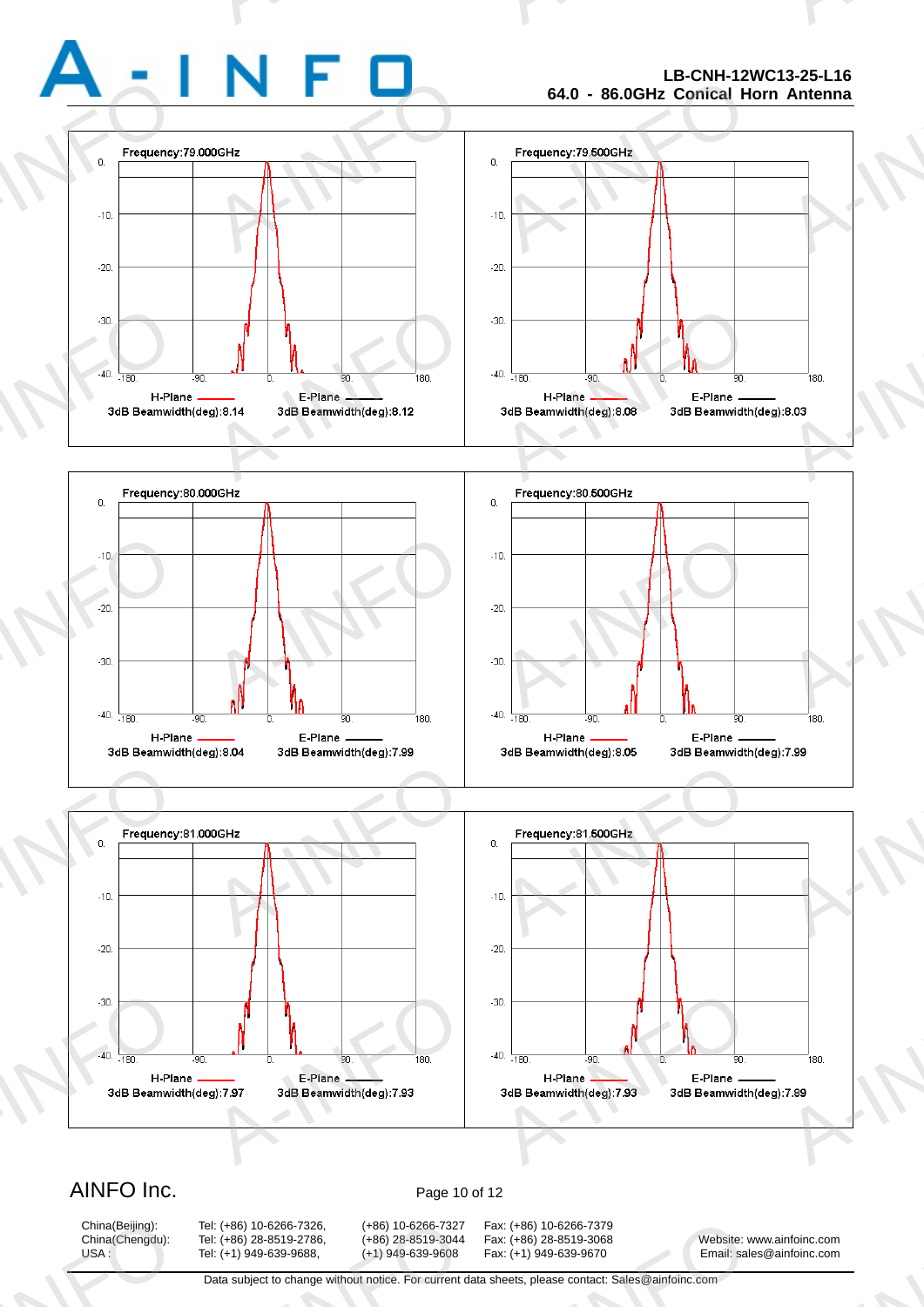# **LB-CNH-12WC13-25-L16 64.0 - 86.0GHz Conical Horn Antenna**

A-INFO

A-INFORMATION CONTINUES.







# AINFO Inc. Page 11 of 12

China(Beijing):<br>China(Chengdu):<br>USA :

China(Beijing): Tel: (+86) 10-6266-7326, (+86) 10-6266-7327 Fax: (+86) 10-6266-7379 A: (+86) 10-6266-7326, (+86) 10-6266-7327<br>A: (+86) 28-8519-2786, (+86) 28-8519-3044<br>A: (+1) 949-639-9688, (+1) 949-639-9608<br>Data subject to change without notice. For current d

x: (+86) 10-6266-7379<br>x: (+86) 28-8519-3068<br>x: (+1) 949-639-9670 Email: sale<br>heets, please contact: Sales@ainfoinc.com

China(Chengdu): Tel: (+86) 28-8519-2786, (+86) 28-8519-3044 Fax: (+86) 28-8519-3068 Website: www.ainfoinc.com USA : Tel: (+1) 949-639-9688, (+1) 949-639-9608 Fax: (+1) 949-639-9670 Email: sales@ainfoinc.com infoinc.com